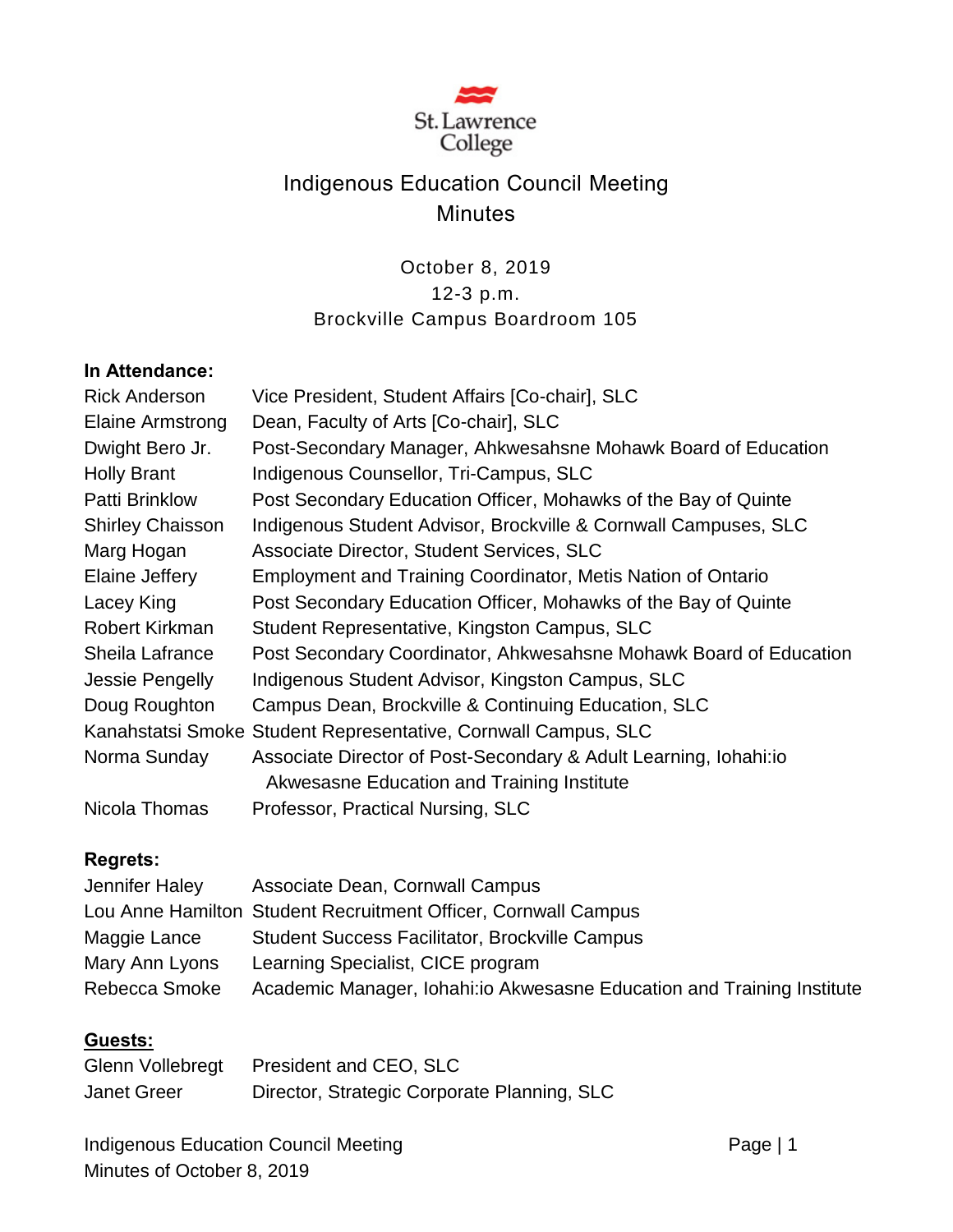#### **Meeting Scribe:**

Sandy Lee-Smokal Assistant to the Deans, SLC

# **1. Call to Order, Welcome, Opening Words, and Introductions (Rick Anderson)**

Rick acknowledged the territory. All members and guests introduced themselves. Holly Brant, SLC's first Indigenous Counsellor, offered greetings and thanks.

#### **2. SLC in Five – 2019-2024 Strategic Plan (Glenn Vollebregt)**

(Refer to Powerpoint presentation and SLC in Five bi-fold handout.)

President and CEO Glenn Vollebregt presented the strategic plan, SLC in Five. Why five? The plan is for five years with five key elements. As a result of numerous engagement events, the strategic plan continues with the **vision** and **mission**, has four **strategic directions**, six **multi-year objectives** with 20 areas of focus, and five **values** – with "Belonging" as the new value.

Highlights of the successes from the last strategic plan were presented in a short video clip along with an overview of SLC in Five.

As one of the six multi-year objectives, "Indigenous Ways of Knowing and Being" is part of the 5-Year execution plan. It includes three areas of focus:

- 1. Incorporate Indigenous Ways of Knowing and Being throughout our College community.
- 2. Advance the process of reconciliation and support the Truth and Reconciliation Commission Calls to Action.
- 3. Respect the principles of the Indigenous Education Protocol.

A new Innovation Fund for employees has been created. Proposals are to be submitted to Janet Greer. The parameters include:

- cost less than \$2,000
- will not require IT resources
- less than 2 months to complete
- completed by March 31, 2020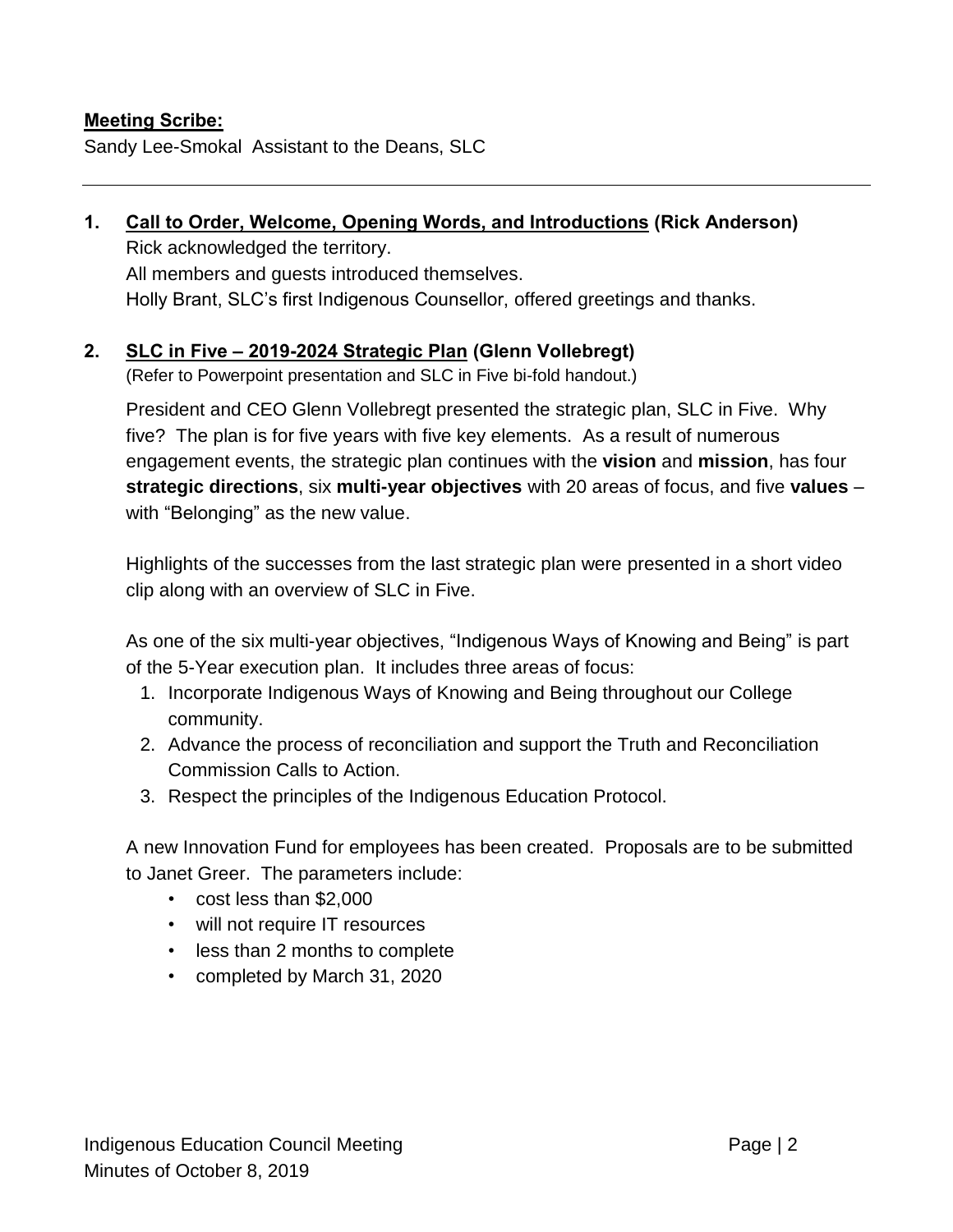# **3. Overview of Truth and Reconciliation Calls to Action; CiCan Principles of the Indigenous Protocols (Jessie Pengelly)**

#### (Refer to handout.)

Jessie provided a handout describing how the three areas of focus will be addressed. She described, from an Indigenous Student Advisor perspective, the meaning of Indigenous Ways of Knowing and Being; that we will work to advance #62-65 of the Truth & Reconciliation Commission Calls to Action and; that we will work to support the seven principles of the Indigenous Education Protocol.

From the academic side, Elaine Armstrong advised that the college is looking at faculty development and teacher training, curriculum development, and the development of institutional outcomes. SLC and Iohahi:io have developed a collaboration to expand the General Arts and Science program with a pathway to SUNY Potsdam.

From the student affairs side, Rick Anderson advised that the college is looking for more elder support and resources; there is a dedicated Indigenous recruiter, the new Indigenous Centre is helping to create a linkage for potential students with staff, and a vision that all new SLC staff will have a basic understanding of the history of Indigenous peoples through some training.

Comments and Discussion:

- What will the college look like in five years based on this objective?
- How can we work with our partners to bring in their knowledge to support staff and students?
- It was suggested to forward any SLC Indigenous job postings to the IEC who will then forward to their community members.
- On October 24 & 25, Holly and Shirley will be attending the Kairos Blanket Exercise facilitator training. With this training, they will be able to deliver the blanket exercise to groups across the college.
- "Circle in the Box" training is another option; this looks at the impact of residential schools.
- Nicola made reference to the 2014 Indigenous Day hosted by Health Sciences which involved a full day of workshops facilitated by the community for staff and faculty and that we need to bring this back to foster a sense of cultural humility.

## **4. IEC Terms of Reference (Elaine Armstrong)**

(Refer to handout.)

The revisions to the Terms of Reference were presented. Changes in the document have been indicated in red and include: